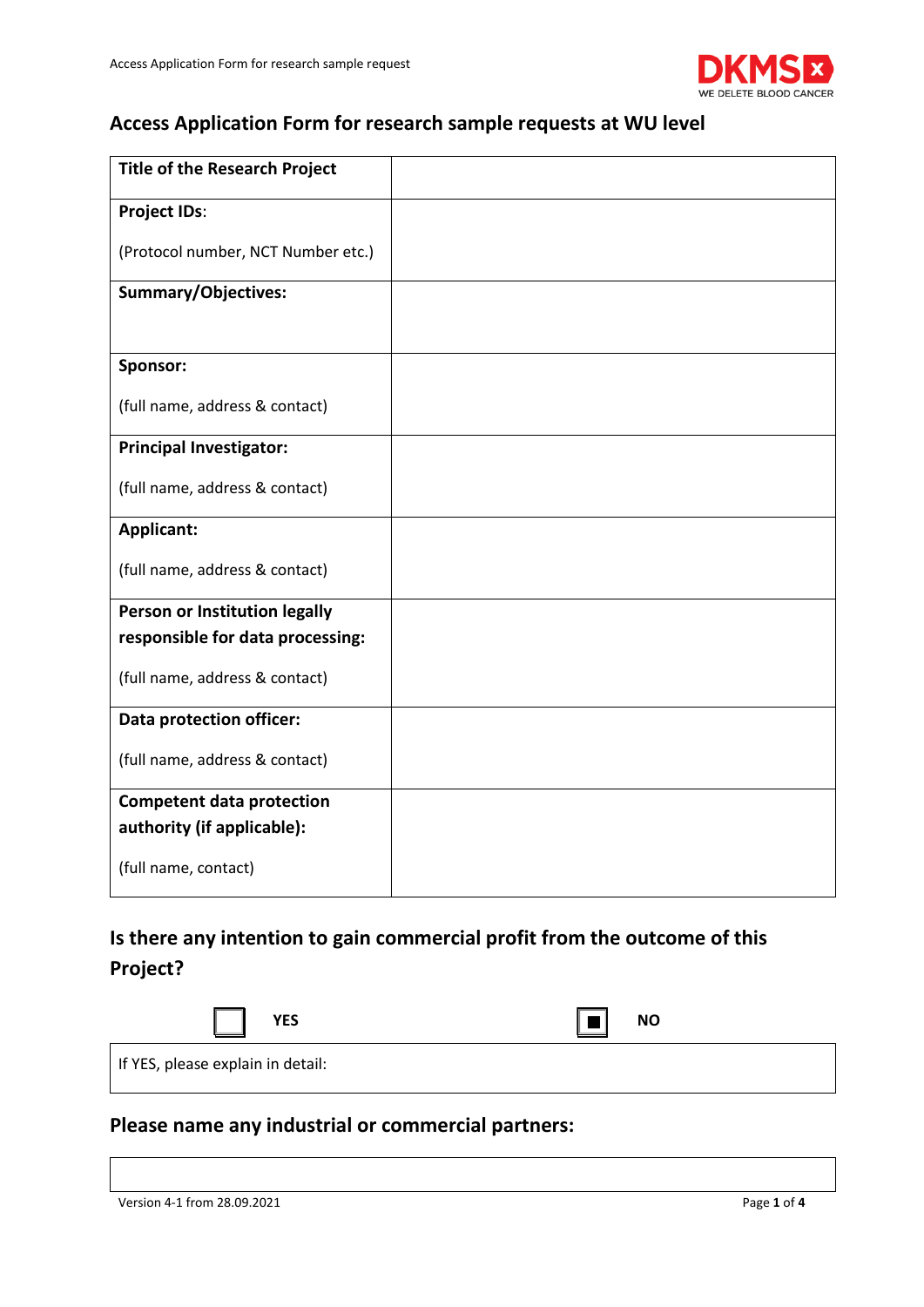

## **Please specify request:**

#### **Material**

| <b>Type of material</b> | <b>Time of collection</b>                   | Further specification / amounts                                                                                                                                                                                                                                                                                                                                                                                                                                                 |  |
|-------------------------|---------------------------------------------|---------------------------------------------------------------------------------------------------------------------------------------------------------------------------------------------------------------------------------------------------------------------------------------------------------------------------------------------------------------------------------------------------------------------------------------------------------------------------------|--|
|                         |                                             | Clotted_____________ [ml]                                                                                                                                                                                                                                                                                                                                                                                                                                                       |  |
|                         | <b>Preliminary Examination</b>              | $EDTA$ [ml]                                                                                                                                                                                                                                                                                                                                                                                                                                                                     |  |
| Whole Blood             | Day of stem cell collection                 | ACD__________________ [ml]                                                                                                                                                                                                                                                                                                                                                                                                                                                      |  |
|                         | Other, please specify:                      | Na-Hep.____________ [ml]                                                                                                                                                                                                                                                                                                                                                                                                                                                        |  |
|                         |                                             | Other_______________ [ml]                                                                                                                                                                                                                                                                                                                                                                                                                                                       |  |
| <b>PBSC</b>             |                                             | ________________________ [CD34 <sup>+</sup> /kg]                                                                                                                                                                                                                                                                                                                                                                                                                                |  |
|                         | Only available on the day of                | ______________________ [ml]<br>or                                                                                                                                                                                                                                                                                                                                                                                                                                               |  |
| <b>Bone Marrow</b>      | donation.                                   | $\overline{\phantom{a}}$ $\overline{\phantom{a}}$ $\overline{\phantom{a}}$ $\overline{\phantom{a}}$ $\overline{\phantom{a}}$ $\overline{\phantom{a}}$ $\overline{\phantom{a}}$ $\overline{\phantom{a}}$ $\overline{\phantom{a}}$ $\overline{\phantom{a}}$ $\overline{\phantom{a}}$ $\overline{\phantom{a}}$ $\overline{\phantom{a}}$ $\overline{\phantom{a}}$ $\overline{\phantom{a}}$ $\overline{\phantom{a}}$ $\overline{\phantom{a}}$ $\overline{\phantom{a}}$ $\overline{\$ |  |
|                         |                                             | [ml]<br>or                                                                                                                                                                                                                                                                                                                                                                                                                                                                      |  |
| Leukocytes              | Pre-haematopoietic stem<br>cell collection  | $\sqrt{CD3^{\dagger}/kg}$                                                                                                                                                                                                                                                                                                                                                                                                                                                       |  |
|                         | Post-haematopoietic stem<br>cell collection | $\sqrt{CD3^{\dagger}/\text{kg}}$                                                                                                                                                                                                                                                                                                                                                                                                                                                |  |
| Leftover material       | Please specify type and amount:             |                                                                                                                                                                                                                                                                                                                                                                                                                                                                                 |  |
| Other materials         | <b>Preliminary Examination</b>              | If applicable, please specify type and<br>amount:                                                                                                                                                                                                                                                                                                                                                                                                                               |  |
|                         | Day of stem cell collection                 |                                                                                                                                                                                                                                                                                                                                                                                                                                                                                 |  |
|                         | Other, please specify:                      |                                                                                                                                                                                                                                                                                                                                                                                                                                                                                 |  |

| Will the material be<br>assigned a new ID after    | <b>YES</b> |
|----------------------------------------------------|------------|
| arrival at your site?                              | <b>NO</b>  |
| For what period of time is<br>the material stored? |            |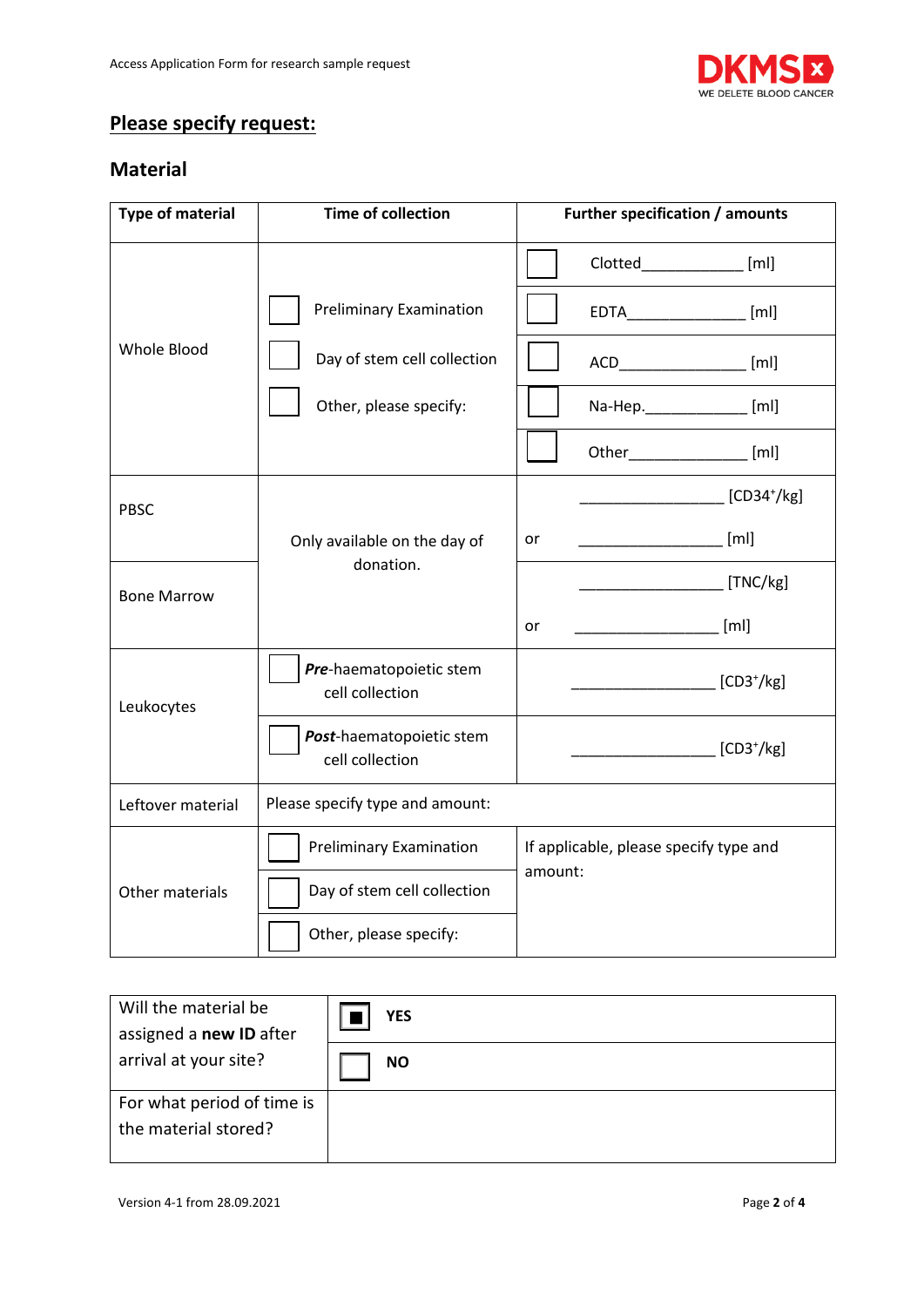

| Where exactly the<br>material will be stored?                                       |                                                                                                                                                                                                                                                                                |
|-------------------------------------------------------------------------------------|--------------------------------------------------------------------------------------------------------------------------------------------------------------------------------------------------------------------------------------------------------------------------------|
| What is the estimated<br>duration of the research<br>project?                       |                                                                                                                                                                                                                                                                                |
| Will any remaining<br>material be discarded<br>after completion of this<br>project? | <b>YES</b><br><b>NO</b><br>If NO, what is the intention of storage, how long and where exactly<br>remaining material will be stored?<br>Will remaining material be anonymized prior to storage/further use?<br>Please note that material must not be sold, even if anonymized. |

# **Shipping Requirements**

| Shipping Address(es): |         |                                   |         |        |
|-----------------------|---------|-----------------------------------|---------|--------|
| Temperature:          | RT<br>I | $\left  \blacksquare \right $ 4°C | Dry Ice | Other: |
| Other requirements:   |         |                                   |         |        |

#### **Data**

| Will any donor personal<br>data be processed or stored<br>in the project? | <b>YES</b><br>Please specify                   |
|---------------------------------------------------------------------------|------------------------------------------------|
| <b>Please note: Donor ID is</b><br>considered personal data               | Kind of data:<br>Purpose of storage:           |
|                                                                           | Storage location:<br>Duration of data storage: |